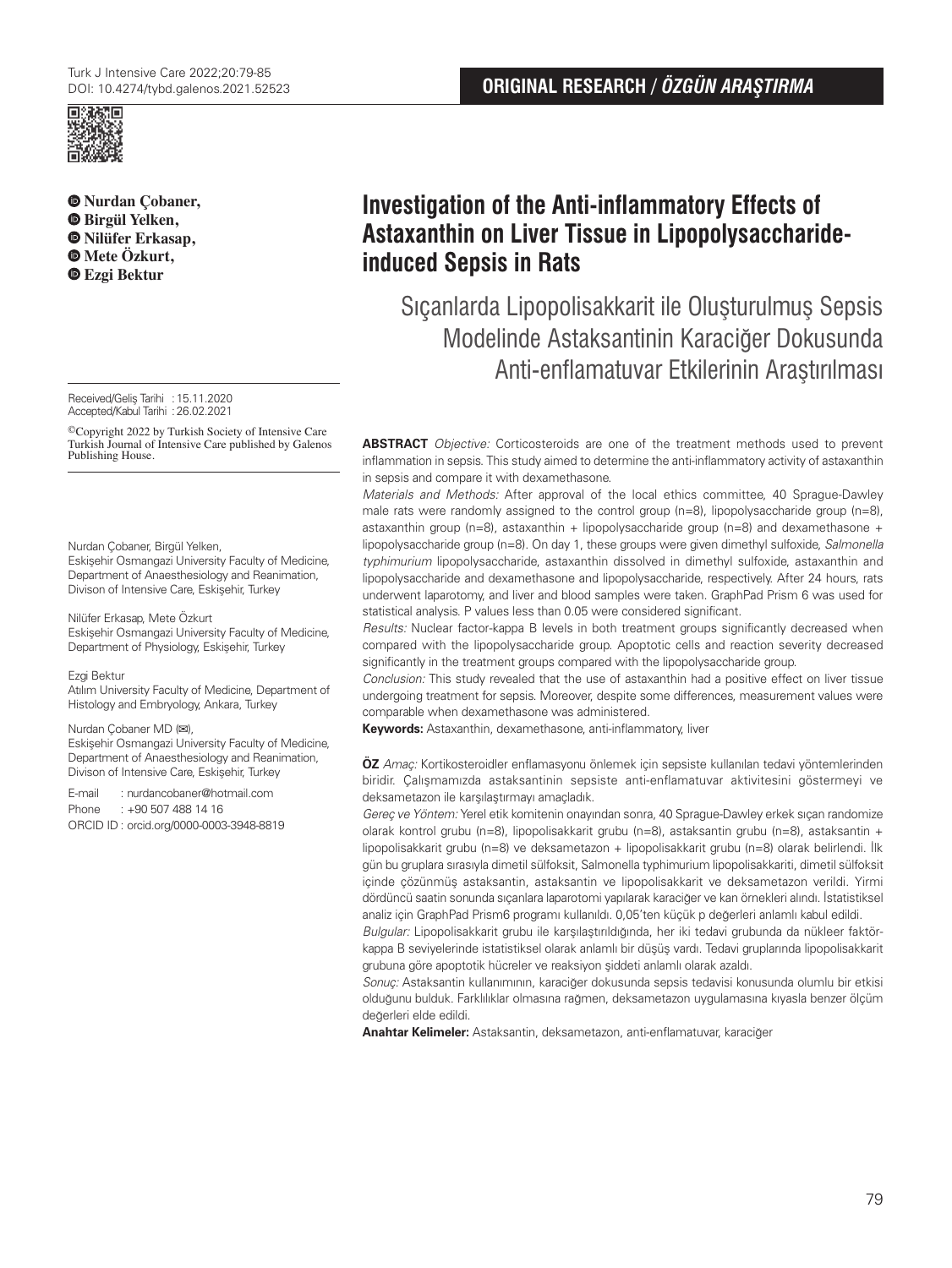## **Introduction**

Today, sepsis is defined as life-threatening organ dysfunction caused by the impaired host response to infection (1) and has been accepted as a result of an uncontrolled inflammatory response (2). Medical advances, increased use of immunosuppressive drugs, and the age of the population contribute to the increase in the incidence of sepsis (3,4).

In sepsis, tumor necrotizing factor-alpha (TNF-alpha) is the first released proinflammatory cytokine, and the release of interleukin-1 (IL-1), IL-6 and IL-8 occur. TNF-alpha and IL-1 are the most important pro-inflammatory cytokines in sepsis. They are biologically closely related to each other, act synergistically and are largely responsible for the clinical manifestations of sepsis (5,6).

In experimental sepsis models, various pro-inflammatory mediators such as lipopolysaccharide (LPS) and TNF-alpha have been shown to cause apoptosis in endothelial and various other cell types (7,8). LPS is a commonly used agent in sepsis model animal studies.

Although corticosteroid treatments are considered to have suspicious benefits in mortality in sepsis, corticosteroids have been used in sepsis treatments in various doses for more than 50 years (9). The anti-inflammatory effect of dexamethasone (DEX) is a known property. DEX may interfere with specific glucocorticoid receptors and suppress many proinflammatory mediator expressions, such as a cytokine, chemokine, and adhesion molecules (10-12).

Astaxanthin (AST) is one of the most common carotenoids and is found in shellfish and the red pigment of salmon (13). It has various pharmacological properties such as antioxidant, antitumor, anti-inflammatory, antidiabetic, hepatoprotective, and immunomodulatory effects (13-15). Moreover, one of the characteristic features is that it is highly safe (14). It has been shown that AST induces reactive oxygen radicals and reduces inflammation by inhibiting nuclear factor kappa B (NF-kB) activation (16). AST has also therapeutic properties that protect mononuclear cells produced in special cultures from inflammation and oxidative stress induced by LPS (17). Many studies are showing the anti-inflammatory efficacy of AST, but studies on anti-inflammatory activity in liver tissue in the sepsis model are limited.

In this study, we aimed to determine whether AST has anti-inflammatory activity in sepsis and to compare the efficacy of AST with DEX which has anti-inflammatory activity.

## **Materials and Methods**

We conducted this study after the approval of Eskisehir Osmangazi University Animal Experiments Local Ethics Committee dated 25.01.2018 and numbered 409-4. The experimental animals used in our study were obtained from the Medical and Surgical Experimental Research Center (TICAM). Forty male Sprague-Dawley rats weighing 260-320 grams were randomly divided into 5 equal groups (n=8). The rats were kept alive in the rooms whose temperature (20-22 °C) and humidity (45%-50%) were adjusted automatically with 12-hour light-dark illumination during the experiment. In this process, all rats were kept in transparent cages, fed with standard rat feed (pellet feed) and tap water. All subjects were fasted 12 hours before the experiment and allowed to drink only water.

The subjects included in the study were divided into five groups as the control (C) group (n=8), LPS group (n=8), AST group (n=8), AST+LPS group (n=8) and DEX+LPS group (n=8). On the first day, group C was given 0.2 mL of dimethyl sulfoxide intraperitoneally; group LPS was given Salmonella typhimurium LPS at a dose of 200 µg/0.2 mL intradermally; group AST was given AST dissolved in dimethyl sulfoxide at a dose of 100 mg/kg in a volume of 0.2 mL intraperitoneally; the AST+LPS group was given AST and LPS the same doses as the other groups; DEX+LPS group was given 1 mg/kg DEX in a volume of 0.2 mL intraperitoneally.

At the end of the 24<sup>th</sup> hour, after anesthesia was provided intraperitoneally with thiopental sodium 50 mg/kg, rats underwent laparotomy in a supine position. The right lobe of the liver and 2 mL of intracardiac blood were collected for sampling. After the procedure, euthanasia was performed by decapitation.

Some of the tissue samples were stored in 10% formaldehyde solution for immunohistochemical analysis, some were frozen in liquid nitrogen for polymerized chain reaction (PCR) analysis and then stored at -80 °C for a long time.

Six sections with 4 um thickness were taken from paraffin blocks belonging to each group. To determine apoptotic cells in the sections, "terminal deoxynucleotidyl transferase-mediated dUTP nick and labeling" (TUNEL) method was applied. The sections were evaluated by a single histologist who did not know the distribution of the groups. Ten different areas were examined randomly in each section. The number of apoptotic cells in each area examined was evaluated by computer-assisted Olympus BX51 microscope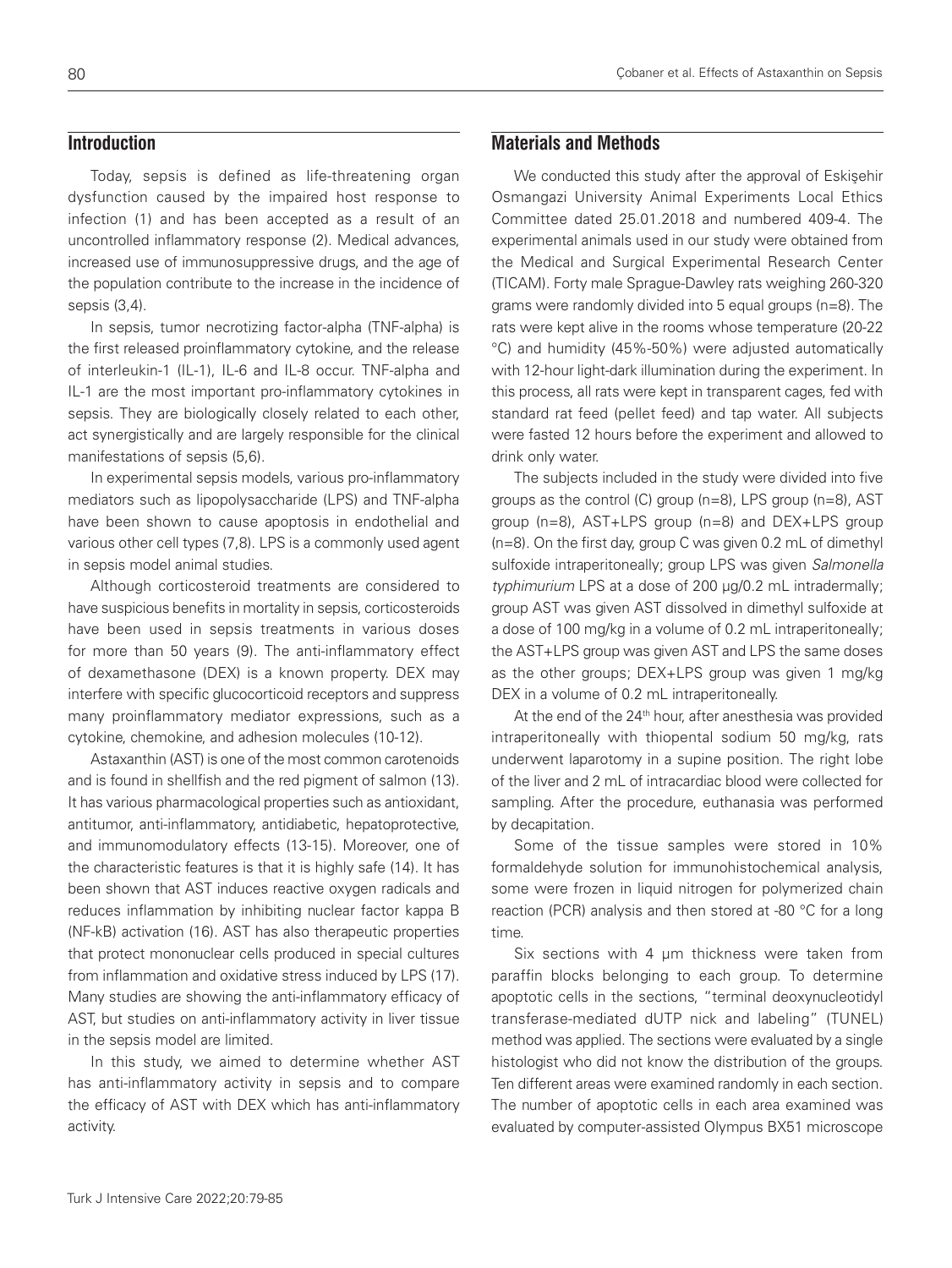and BAB Bs200pro software. The number of apoptotic cells and the reaction intensity in the randomly selected areas were determined as a percentage (%).

#### Statistical Analysis

GraphPad Prism6 program was used for statistical analysis. The groups were first analyzed using the Shapiro-Wilk normality test to see if they had a normal distribution. Normally distributed data were evaluated by One-Way ANOVA test and differences between groups were evaluated by Tukey test. After the non-normal distribution of data was evaluated by the Kruskal-Wallis test, the differences between the groups were evaluated by the Dunn test. P values less than 0.05 were considered significant. Results were expressed as mean  $(x)$ ,  $\pm$  standard error ( $\pm$ SE).

## **Results**

#### Biochemical Findings

#### TNF-alpha Levels

There was a statistically significant decrease in TNFalpha levels in DEX+LPS group when compared with LPS group (p<0.05); although there was a decrease in the other treatment group (AST+LPS), it was not found to be statistically significant (p>0.05). When the AST+LPS and DEX+LPS groups were compared, decrease in the DEX+LPS group was found to be statistically significant (p<0.05). TNF-alpha values and their comparisons are shown in Tables 1 and 2.

#### PCR Findings

#### TNF-alpha Levels

When the groups were evaluated in terms of TNFalpha levels; There was a statistically significant decrease

| Table 1. Mean, standard deviation and standard error values of<br>TNF-alpha measurements (biochemical findings) |                           |            |
|-----------------------------------------------------------------------------------------------------------------|---------------------------|------------|
|                                                                                                                 | $\dot{x}$ (mean $\pm$ SD) | <b>SEM</b> |
|                                                                                                                 | 35.47±4.53                | 2.02       |
| <b>IPS</b>                                                                                                      | 38.44±7.95                | 3.24       |
| AST                                                                                                             | 24.42±1.72                | 0.77       |
| AST+LPS                                                                                                         | 33.96±4.39                | 1.66       |
| DEX+LPS                                                                                                         | 25.05±4.24                | 1.60       |

C: Control, LPS: lipopolysaccharide, AST: astaxanthin, AST+LPS: astaxanthin + lipopolysaccharide, DEX+LPS: dexamethasone + lipopolysaccharide, mean: mean value, SD: standard deviation, SEM: standard error values, TNF-alpha: tumor necrotizing factor-alpha

in both treatment groups (AST+LPS and DEX+LPS) when compared with the LPS group (p<0.05). No statistically significant difference was found between the treatment groups (p>0.05). PCR TNF-alpha values and comparisons are shown in Tables 3 and 4.

### IL-6 Levels

In terms of IL-6 levels; compared with the LPS group, a decrease was observed in both treatment groups (AST+LPS and DEX+LPS) but was not statistically significant (p>0.05). There was no significant difference between the treatment groups (p>0.05). IL-6 values and comparisons are shown in Tables 5 and 6.

### NF-kB Levels

When the groups were evaluated in terms of NF-kB level; there was a statistically significant decrease in both treatment groups (AST+LPS and DEX+LPS) when compared

| Table 2. Comparison of the groups in terms of TNF-alpha<br>(p-value) (biochemical findings) |         |  |
|---------------------------------------------------------------------------------------------|---------|--|
| Groups                                                                                      | p-value |  |
| C vs LPS                                                                                    | 0.8642  |  |
| C vs AST                                                                                    | 0.0150  |  |
| C vs AST+LPS                                                                                | 0.9853  |  |
| C vs DEX+LPS                                                                                | 0.0129  |  |
| LPS vs AST                                                                                  | 0.0009  |  |
| LPS vs AST+LPS                                                                              | 0.5112  |  |
| LPS vs DEX+LPS                                                                              | 0.0006  |  |
| <b>AST vs AST+LPS</b>                                                                       | 0.0259  |  |
| <b>AST vs DEX+LPS</b>                                                                       | 0.9995  |  |
| AST+LPS vs DEX+LPS                                                                          | 0.0219  |  |
| C: Control, LPS: lipopolysaccharide, AST: astaxanthin, AST+LPS: astaxanthin +               |         |  |

lipopolysaccharide, DEX+LPS: dexamethasone + lipopolysaccharide, TNF-alpha: tumor necrotizing factor-alpha

**Table 3. Mean, standard deviation and standard error values of** 

| <u>iable 5. Medil, staliualu deviation dilu staliualu elibi values ol</u><br><b>TNF-alpha measurements (PCR findings)</b> |                           |            |
|---------------------------------------------------------------------------------------------------------------------------|---------------------------|------------|
|                                                                                                                           | $\dot{x}$ (mean $\pm$ SD) | <b>SEM</b> |
| C                                                                                                                         | $1.25 \pm 1.18$           | 0.48       |
| <b>LPS</b>                                                                                                                | $13.33 \pm 7.65$          | 3.82       |
| <b>AST</b>                                                                                                                | $0.94 \pm 0.54$           | 0.22       |
| AST+LPS                                                                                                                   | $5.99{\pm}4.92$           | 2.01       |
| DEX+LPS                                                                                                                   | $2.64 \pm 1.89$           | 0.66       |

C: Control, LPS: lipopolysaccharide, AST: astaxanthin, AST+LPS: astaxanthin + lipopolysaccharide, DEX+LPS: dexamethasone + lipopolysaccharide, mean: mean value, SD: standard deviation, SEM: standard error values, PCR: polymerized chain reaction, TNF-alpha: tumor necrotizing factor-alpha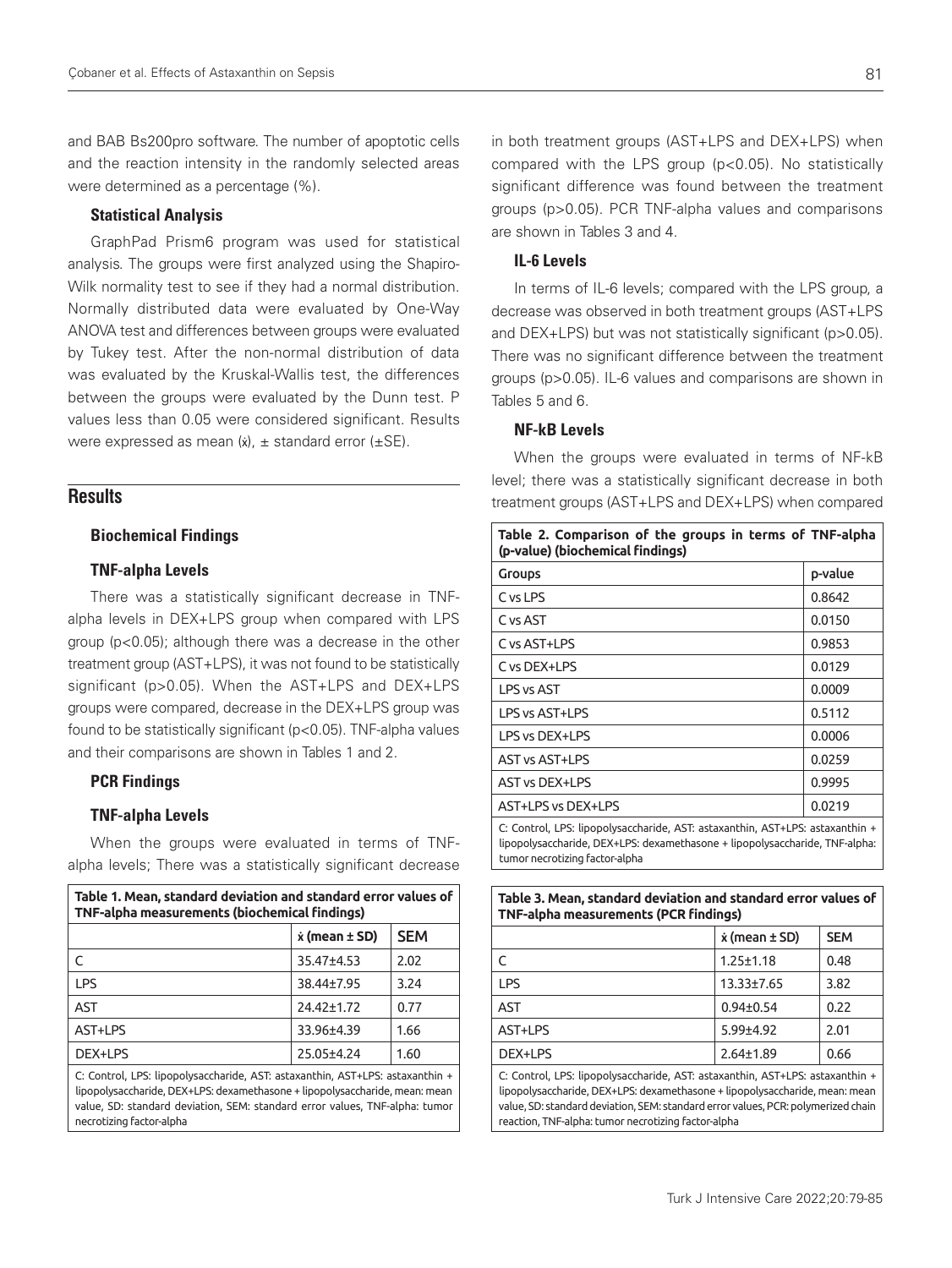with the LPS group (p<0.05). No significant difference was found between the treatment groups (p>0.05). NF-kB values and comparisons are shown in Tables 7 and 8.

### Immunohistochemical Findings

TUNEL negative reaction was observed in tissue samples belonging to group C, whereas apoptotic cells that showed positive reaction were observed in the LPS group. In the AST+LPS and DEX+LPS groups, apoptotic cell and reaction intensity decreased significantly compared to the LPS group. Apoptotic cells were not found in the AST group. The percentage of apoptotic cells was evaluated as 0% in the C group, 36.32% in the LPS group, 12.10% in the AST+LPS group, and 9.36% in the DEX+LPS group. The immunohistochemical appearance of apoptotic cells is shown in Figure 1.

## **Discussion**

Most treatment methods in sepsis include supportive and symptomatic approaches. Sepsis is a multifactorial pathophysiological pathway that intervenes in the progression of the process by blocking any step. Experimental studies have continued to determine the changes in these physiopathological processes. In this study, we aimed to investigate the effects of AST which we think may have an anti-inflammatory effect on inflammatory cytokines that play a role in one of these processes. The liver is known as a mechanical and immunological filter for the portal system, as well as an important source of cytokines (8). Today, subclinical liver damage is defined as dangerous diseases. In addition to these reasons, the liver being an easily accessible organ by laparotomy can be considered as one of the main reasons for our study.

TNF-alpha, one of the cytokines whose increase was detected in many studies examining the sepsis process, was evaluated in our study. Zhou et al. (18) examined the protective effects of AST against multiple organ damage in sepsis model-induced rats and administered AST orally for 7 days before cecal ligation and wounding surgery to be a peritonitis model. They found that TNF-alpha levels increased at the first hour and maximum at the third hour, and there was a less increase in the TNF-alpha level in the peritonitis-induced group after AST administration in our study, TNF-alpha levels in the DEX+LPS group were found to be significantly lower than those in the AST+LPS group. However, the effect of AST in lowering TNF-alpha levels in



**Figure 1.** Apoptotic cells identified by TUNEL reaction (400x, ... C: Control, LPS: lipopolysaccharide, LPS+AST: lipopolysaccharide + astaxanthin, LPS+DEX: lipopolysaccharide + dexamethasone, AST: astaxanthin

**Table 4. Comparison of the groups in terms of TNF-alpha** 

| rable 4. Comparison or the groups in terms or TNF-alpha<br>(p-value) (PCR findings)                                                                                                                                             |         |  |
|---------------------------------------------------------------------------------------------------------------------------------------------------------------------------------------------------------------------------------|---------|--|
| <b>Groups</b>                                                                                                                                                                                                                   | p-value |  |
| C vs LPS                                                                                                                                                                                                                        | 0.0002  |  |
| C vs AST                                                                                                                                                                                                                        | 0.9999  |  |
| C vs AST+LPS                                                                                                                                                                                                                    | 0.1930  |  |
| C vs DEX+LPS                                                                                                                                                                                                                    | 0.9525  |  |
| <b>LPS vs AST</b>                                                                                                                                                                                                               | 0.0002  |  |
| LPS vs AST+LPS                                                                                                                                                                                                                  | 0.0330  |  |
| LPS vs DEX+LPS                                                                                                                                                                                                                  | 0.0006  |  |
| <b>AST vs AST+LPS</b>                                                                                                                                                                                                           | 0.1473  |  |
| <b>AST vs DEX+LPS</b>                                                                                                                                                                                                           | 0.9058  |  |
| AST+LPS vs DEX+LPS                                                                                                                                                                                                              | 0.4511  |  |
| C: Control, LPS: lipopolysaccharide, AST: astaxanthin, AST+LPS: astaxanthin<br>+ lipopolysaccharide, DEX+LPS: dexamethasone + lipopolysaccharide, PCR:<br>polymerized chain reaction, TNF-alpha: tumor necrotizing factor-alpha |         |  |

the presence of LPS was not as effective as DEX. In the study conducted by Ohgami et al. (13) using intradermal LPS injection method, TNF-alpha levels in humor aqueous induced by LPS tended to decrease in AST groups depending on AST dose. The same results as the TNF-alpha levels in the prednisolone-treated group with proven anti-inflammatory activity were also achieved in the intravenous AST-treated group. In our study, plasma TNF-alpha levels were measured by ELISA and TNF-alpha levels in liver cells were evaluated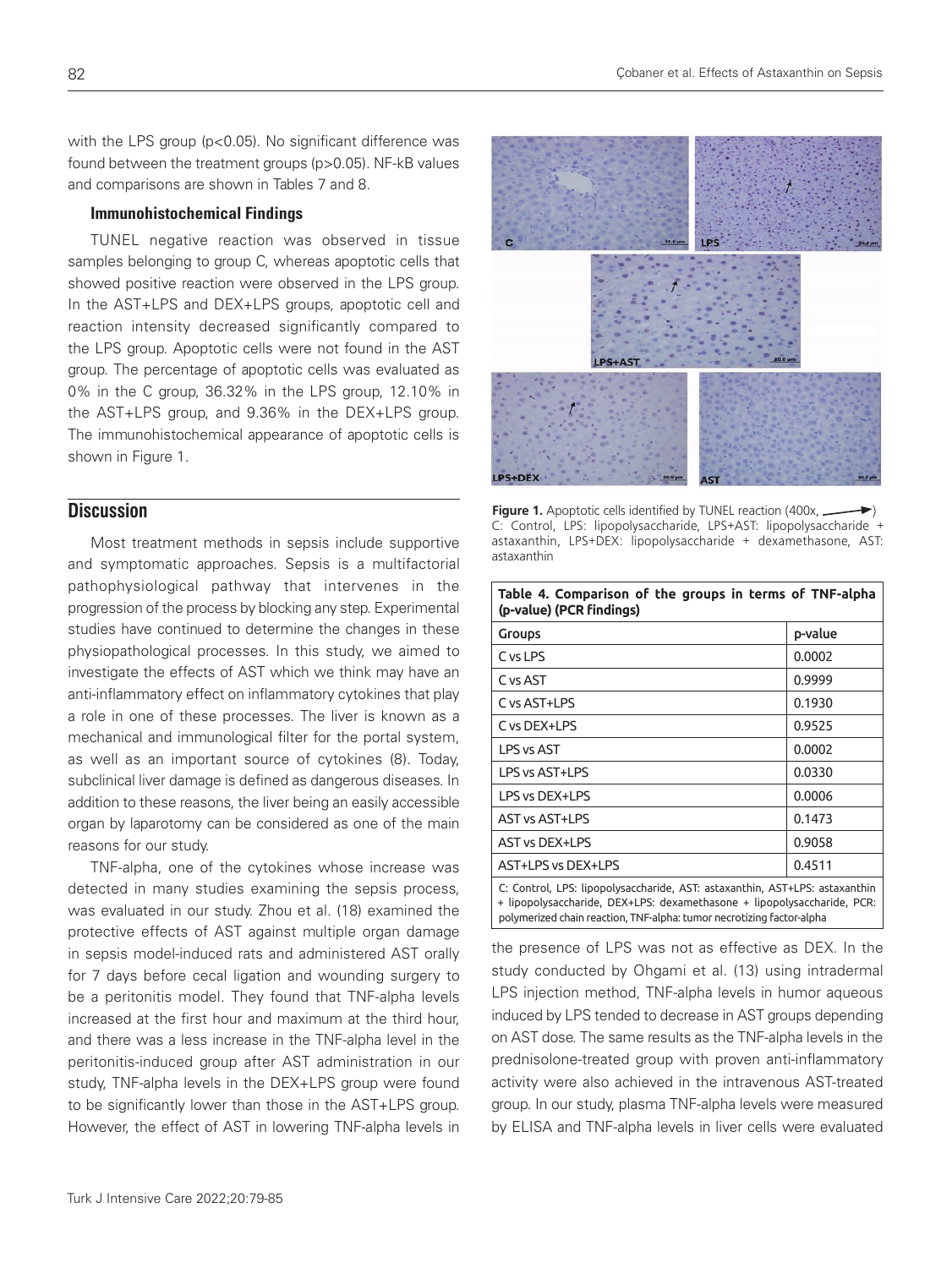| Table 5. Mean, standard deviation and standard error values of<br>IL-6 measurements |  |                           |            |
|-------------------------------------------------------------------------------------|--|---------------------------|------------|
|                                                                                     |  | $\dot{x}$ (mean $\pm$ SD) | <b>SEM</b> |
|                                                                                     |  | $0.33 \pm 0.19$           | 0.09       |
|                                                                                     |  | $0.20 + 0.15$             |            |

| <b>IPS</b>                                                                    | $0.29 \pm 0.15$  | 0.06 |
|-------------------------------------------------------------------------------|------------------|------|
| AST                                                                           | $0.22 \pm 0.19$  | 0.06 |
| AST+LPS                                                                       | $0.10 + 0.06$    | 0.02 |
| DEX+LPS                                                                       | $0.017 \pm 0.21$ | 0.08 |
| C: Control, LPS: lipopolysaccharide, AST: astaxanthin, AST+LPS: astaxanthin + |                  |      |

lipopolysaccharide, DEX+LPS: dexamethasone + lipopolysaccharide, mean: mean value, SD: standard deviation, SEM: standard error values, IL-6: interleukin-6

| Table 6. Comparison of the groups in terms of IL-6 (p-value)              |         |
|---------------------------------------------------------------------------|---------|
| Groups                                                                    | p-value |
| C vs LPS                                                                  | 0.9970  |
| C vs AST                                                                  | 0.8636  |
| C vs AST+LPS                                                              | 0.2912  |
| C vs DEX+LPS                                                              | 0.5897  |
| LPS vs AST                                                                | 0.9650  |
| LPS vs AST+LPS                                                            | 0.4142  |
| LPS vs DEX+LPS                                                            | 0.7582  |
| <b>AST vs AST+LPS</b>                                                     | 0.6970  |
| <b>AST vs DEX+LPS</b>                                                     | 0.9692  |
| AST+LPS vs DEX+LPS                                                        | 0.9605  |
| C. Central LDC. Leaseburgeteride, ACT. estavention, ACT. LDC. estavention |         |

ontrol, LPS: lipopolysaccharide, AST: astaxanthin, AST+LPS: astaxanthin + lipopolysaccharide, DEX+LPS: dexamethasone + lipopolysaccharide, IL-6: interleukin-6

**Table 7. Mean, standard deviation and standard error values of** 

| <b>NF-kB measurements</b>                                                                                                                                  |                           |            |
|------------------------------------------------------------------------------------------------------------------------------------------------------------|---------------------------|------------|
|                                                                                                                                                            | $\dot{x}$ (mean $\pm$ SD) | <b>SEM</b> |
| C                                                                                                                                                          | $1.03 \pm 0.27$           | 0.09       |
| <b>LPS</b>                                                                                                                                                 | $1.03 \pm 0.27$           | 0.11       |
| <b>AST</b>                                                                                                                                                 | $0.50 + 0.08$             | 0.02       |
| AST+LPS                                                                                                                                                    | $0.02 \pm 0.01$           | 0.005      |
| DEX+LPS                                                                                                                                                    | $0.024 \pm 0.023$         | 0.008      |
| C: Control, LPS: lipopolysaccharide, AST: astaxanthin, AST+LPS: astaxanthin +<br>linopolysaccharide DEY+LDS; devamethasone + linopolysaccharide mean; mean |                           |            |

lipopolysaccharide, DEX+LPS: dexamethasone + lipopolysaccharide, mean: mean value, SD: standard deviation, SEM: standard error values, NF-kB: nuclear factorkappa B

by PCR. Plasma TNF-alpha levels were significantly lower in AST and DEX+LPS groups compared to control group C. When the TNF-alpha levels in the liver by PCR method were evaluated, a significant increase was found in LPS group compared to C group. TNF-alpha levels in AST+LPS and DEX+LPS groups were significantly lower than the LPS group. However, there was no significant difference between

| Table 8. Comparison of groups in terms of NF-kB (p-value)                                                                                                                          |          |  |
|------------------------------------------------------------------------------------------------------------------------------------------------------------------------------------|----------|--|
| <b>Groups</b>                                                                                                                                                                      | p-value  |  |
| CysLPS                                                                                                                                                                             | >0.9999  |  |
| C vs AST                                                                                                                                                                           | < 0.0001 |  |
| C vs AST+LPS                                                                                                                                                                       | < 0.0001 |  |
| C vs DFX+LPS                                                                                                                                                                       | < 0.0001 |  |
| <b>LPS vs AST</b>                                                                                                                                                                  | < 0.0001 |  |
| LPS vs AST+LPS                                                                                                                                                                     | < 0.0001 |  |
| LPS vs DEX+LPS                                                                                                                                                                     | < 0.0001 |  |
| AST vs AST+LPS                                                                                                                                                                     | < 0.0001 |  |
| <b>AST vs DEX+LPS</b>                                                                                                                                                              | < 0.0001 |  |
| AST+LPS vs DEX+LPS                                                                                                                                                                 | >0.9999  |  |
| C: Control, LPS: lipopolysaccharide, AST: astaxanthin, AST+LPS: astaxanthin +<br>lipopolysaccharide, DEX+LPS: dexamethasone + lipopolysaccharide, NF-kB:<br>nuclear factor-kappa B |          |  |

DEX+LPS group and AST+LPS group, while there was a significant difference in plasma between two groups, DEX and AST activity were not found to be similar in the liver of LPS rats. Considering that the liver is the first organ in which protein synthesis occurs, AST activity may reach a similar level to DEX in plasma similar to that in the liver over 24 hours.

In our study, we evaluated the IL-1 alpha level which is known to be effective in the liver inflammatory process by Western blot method. In the study of Zhou et al. (18), serum IL-1 beta levels were evaluated by ELISA method and it was found that serum IL-1 beta increased significantly in the peritonitis-induced and the AST-treated group increased significantly less than in the peritonitis-treated but untreated group. In our study, IL-1 alpha level was slightly decreased in the DEX+LPS group compared to the LPS group. However, there was no decrease in AST+LPS group. In this context, we found that DEX was more effective on IL-1 alpha in the sepsis model than AST.

In a study conducted by Izumi-Nagai et al. (19), the antiinflammatory effects of AST as a preventive of choroidal neovascularization was investigated, and they concluded that IL-6 levels decreased in endothelial cells in the ASTtreated group. In our study, no significant difference was found between the groups in terms of IL-6 levels in liver tissue evaluated by PCR technique.

NF-kB is a transcription factor composed of heterodimers or homodimers and is adhered to inhibitory kB proteins and is seen as sequestered in the cytoplasm. TNF-alpha, IL-1 and many other cytokines induce NF-kB synthesis and initiate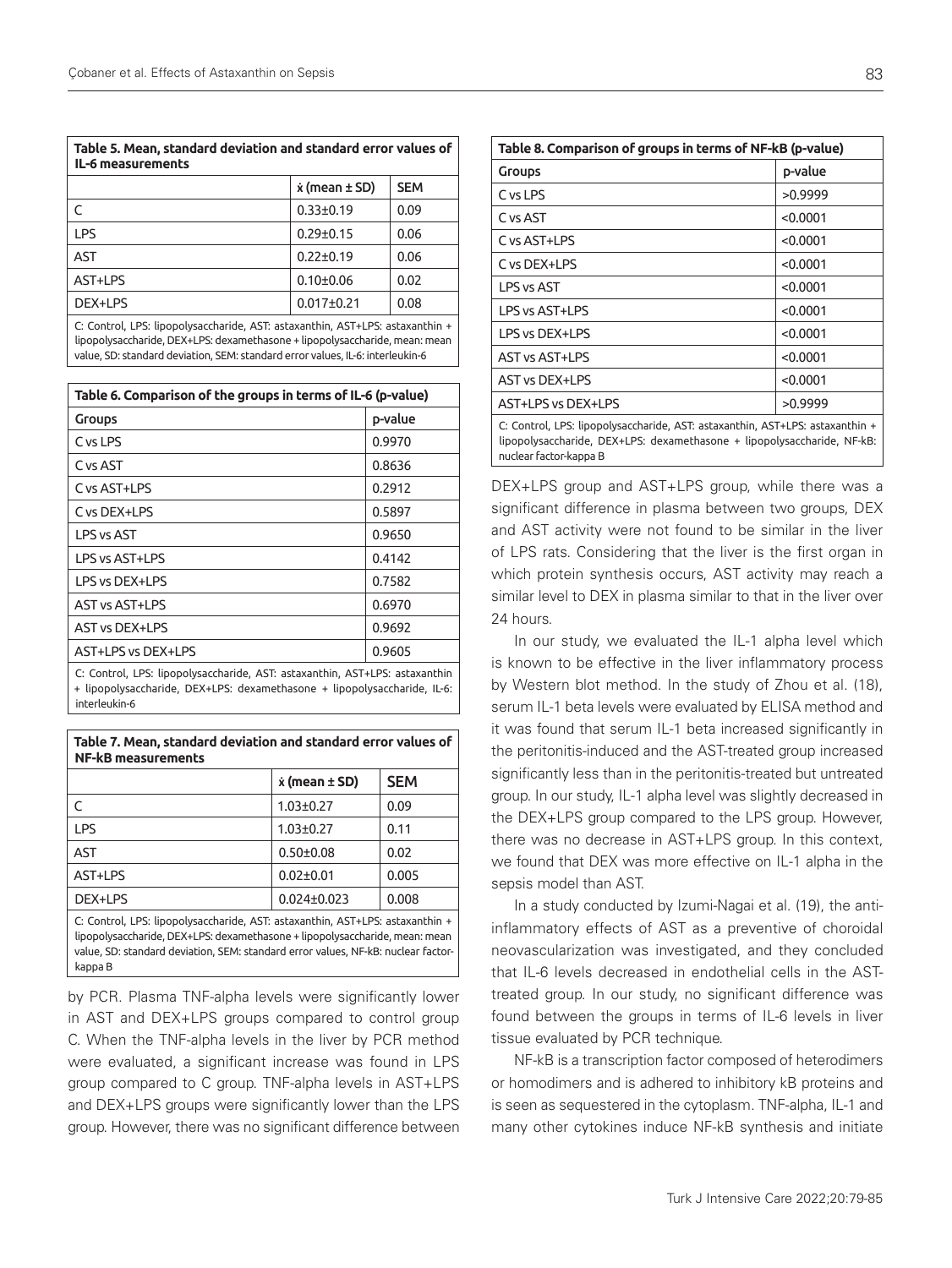and maintain their cascades (20). In a study by Izumi-Nagai et al. (19), they examined the effects of AST in vivo and in vitro and found that NF-kB levels were lower in the ASTtreated group in vivo study. In our study, the levels of NF-kB measured by PCR in liver cells were significantly lower in AST+LPS and DEX+LPS groups. However, there was no significant difference between the two groups. According to these results, it can be said that AST and DEX have a similar effect on NF-kB levels.

It is known that there is an increase in apoptosis and loss of immune system cells in the process of sepsis (18). In the study of Otsuka et al. (14), apoptosis was evaluated by TUNEL method in retinal cells damaged by excessive light after the administration of AST and it was found that apoptosis was less than 28%. In the study of Zhang et al. (21), they induced subarachnoid hemorrhage and administrated intracerebroventricular AST and they evaluated the effects of AST on early brain injury. They found that there was a decreased apoptosis rate in response to different doses by TUNEL method. In our study, the negative reaction was observed in C and AST groups in liver samples examined by TUNEL staining method, whereas apoptotic cells that showed a positive reaction in the LPS group were observed. In the AST+LPS and DEX+LPS groups, apoptotic cell and reaction intensity decreased significantly compared to the LPS group. Based on these findings, DEX, and AST significantly reduced apoptosis and anti-inflammatory applications in sepsis were thought to be beneficial. Because it is an in vivo study, it can be considered as a promising result in clinical practice.

Our study was an experimental study and a limited number of experimental animals were used. However, some parameters related to sepsis were studied and some parameters used in clinical trials could not be evaluated. The administration of AST as a single dose and examination of tissue and blood samples after 24 hours does not reveal the long-term effects of AST on sepsis.

# **Conclusion**

In our study, we evaluated the anti-inflammatory activity of AST, which we think may have therapeutic efficacy in sepsis; In an LPS-induced sepsis model and we evaluated various inflammatory cytokine levels and apoptosis in liver tissue and plasma of rats. We found that the use of AST had positive effects on TNF-alpha in plasma and IL-1 alpha, IL-6, TNF-alpha, NF-kB levels in liver tissue. We also obtained similar measurement values, although there were differences when compared to DEX administration. When apoptosis cell ratios were evaluated, we concluded that AST had a significant effect. Because of the complex interaction of inflammatory and anti-inflammatory agents involved in the pathogenesis of sepsis, well-standardized studies with a large number of factors and recordings are required for a healthy evaluation of the molecules and AST thought to be effective in this process.

**Publication:** This article was designed as Dr Nurdan Çobaner's specialization thesis.

### **Ethics**

**Ethics Committee Approval:** We conducted this study after the approval of Eskişehir Osmangazi University Animal Experiments Local Ethics Committee dated 25.01.2018 and numbered 409-4.

Informed Consent: An animal experiment.

Peer-review: Internally and externally peer-reviewed.

### Authorship Contributions

Surgical and Medical Practices: N.Ç., M.Ö., Concept: N.Ç., B.Y., N.E., Design: N.Ç., B.Y., N.E., Data Collection and Process: N.Ç., M.Ö., E.B., Analysis or Interpretation: N.Ç., B.Y., N.E., M.Ö., E.B., Literature Search: N.Ç., Writing: N.Ç.

**Conflict of Interest:** No conflict of interest was declared by the authors.

Financial Disclosure: This study was funded by Eskişehir Osmangazi University Scientific Research Project Committee (project code: 2015-770).